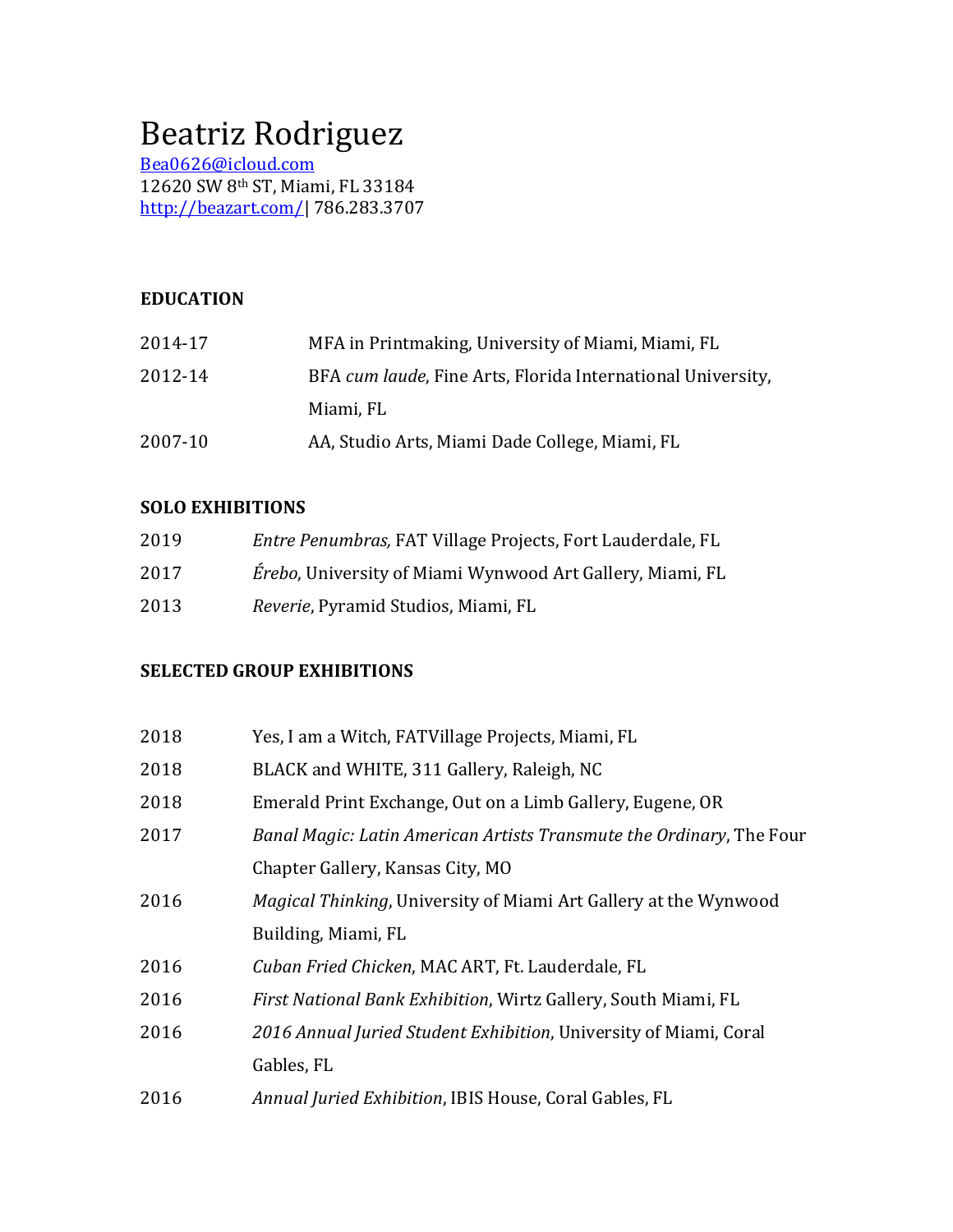| 2016 | The New South, Kai Lin Art, Atlanta, GA                              |
|------|----------------------------------------------------------------------|
| 2015 | Masters of Fine Arts Candidates Exhibition, University of Miami      |
|      | Wynwood Art Gallery, Miami, FL                                       |
| 2015 | Miami International Art Fair at Sea Fair, The Mega Yatch Venue,      |
|      | Miami, FL                                                            |
| 2015 | Art in the Arc, University of Miami, Coral Gables, FL                |
| 2015 | Dali and Me, MAC ART, Ft. Lauderdale, FL                             |
| 2014 | 2014 Annual Juried Exhibition, University of Miami, Coral Gables, FL |
| 2014 | Pull, University of Miami Wynwood Art Gallery, Miami, FL             |
| 2013 | Yarns, Pyramid Studios, Miami, FL                                    |
| 2013 | Cultivate, Blank Canvas Studios, Kendall, FL                         |
| 2013 | 2012-2013 MLK, Frost Art                                             |
| 2012 | All and Sundry, Frost Art Museum, Miami, FL                          |
| 2011 | Fiat Project, Florida International University, Miami, FL            |
| 2011 | Master Mystery, Art Basel, Miami, FL                                 |
| 2011 | Eat Lion Fish, Pyramid Studios, Miami, FL                            |
| 2011 | Ontonometry, Florida International University, Miami, FL             |
| 2009 | Quest for Peace, Miami Dade College Gallery, Kendall, FL             |
| 2009 | League of Innovation                                                 |

# **AWARDS**

| 2016 | Art Department Printmaking Award, University of Miami, Miami, FL    |
|------|---------------------------------------------------------------------|
| 2015 | Art Department Printmaking Award, University of Miami, Miami, FL    |
| 2013 | Faculty's Choice Award, Florida International University, Miami, FL |

# **PUBLICATIONS**

| 2019 | Meet Beatriz Rodriguez, Voyage MIA                                    |
|------|-----------------------------------------------------------------------|
| 2018 | 'Environmentally, we're in Trouble:' A cry for help for Miami's coral |
|      | reefs and mangroves, Miami Herald                                     |
| 2016 | Saw Palm: Florida Literature and Art, Florida-Cuba Connection         |
| 2016 | SOMI Magazine, The Wirtz Gallery                                      |